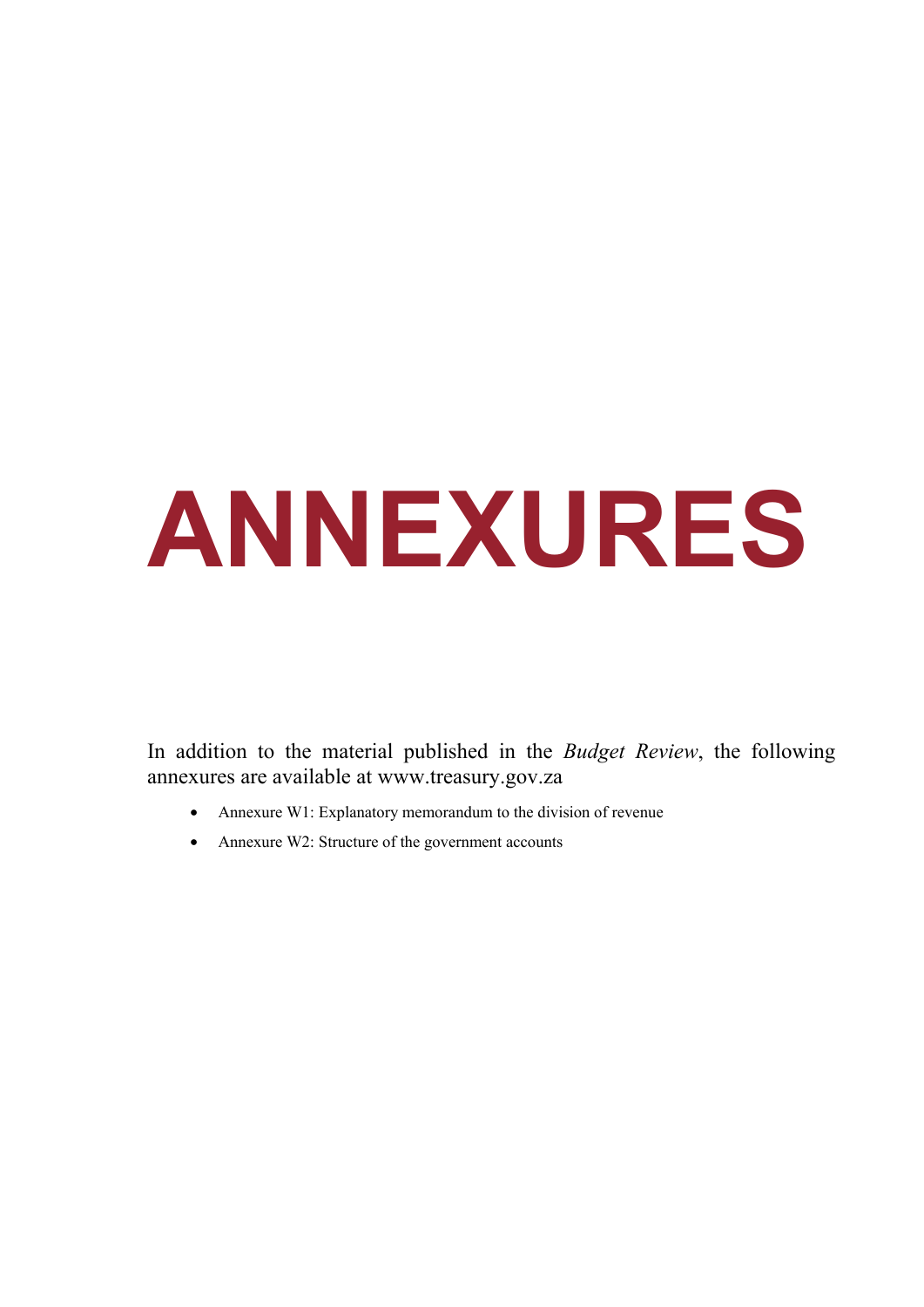This page has been left blank intentionally.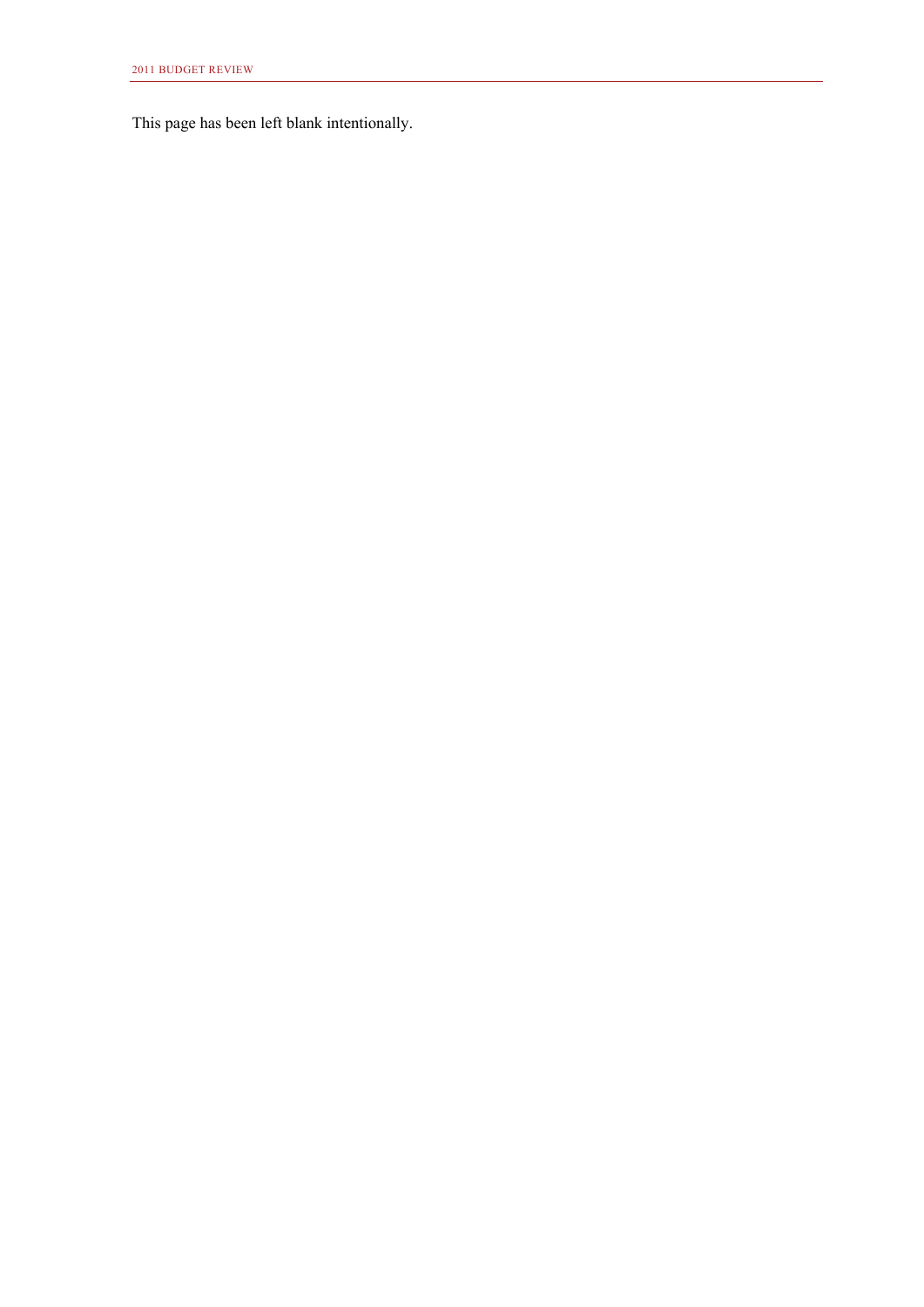# A

# **Report of the Minister of Finance to Parliament**

# **Introduction**

Section 7(4) of the Money Bills Amendment Procedure and Related Matters Act (2009, the Act) prescribes that the Minister of Finance (the Minister) must submit a report to Parliament at the time of the budget explaining how the Division of Revenue Bill and the national budget give effect to, or the reasons for not taking into account, the recommendations contained in:

- Budgetary review and recommendation reports submitted by committees of the National Assembly in terms of Section 5 of the Act.
- Reports on the fiscal framework proposed in the *Medium Term Budget Policy Statement* (*MTBPS*) submitted by the finance committees in terms of section 6 of the Act.
- Reports on the proposed division of revenue and the conditional grant allocation to provinces and local governments set out in the *MTBPS* submitted by the appropriations committees in terms of section 6 of the Act.

# **Budgetary review and recommendation reports**

Section 5 of the Act sets out a procedure to be followed before the introduction of the national budget by the National Assembly, through its committees, for assessing the performance of each national department. This procedure provides for committees to prepare budgetary review and recommendation reports which:

- Must provide an assessment of the department's service delivery performance given available resources.
- Must provide an assessment of the effectiveness and efficiency of the department's use and forward allocation of available resources.
- May include recommendations on the forward use of resources.

At the time of tabling the annual budget the Minister is required to explain how the budget gives effect to these recommendations, or why they have not been taken into account.

This is the first year that budgetary review and recommendation (BRR) reports have been submitted to the Minister, and the first time that the Minister's response to the reports has accompanied the annual budget. The BRR reports were tabled by the relevant portfolio committees during October, November and December 2010.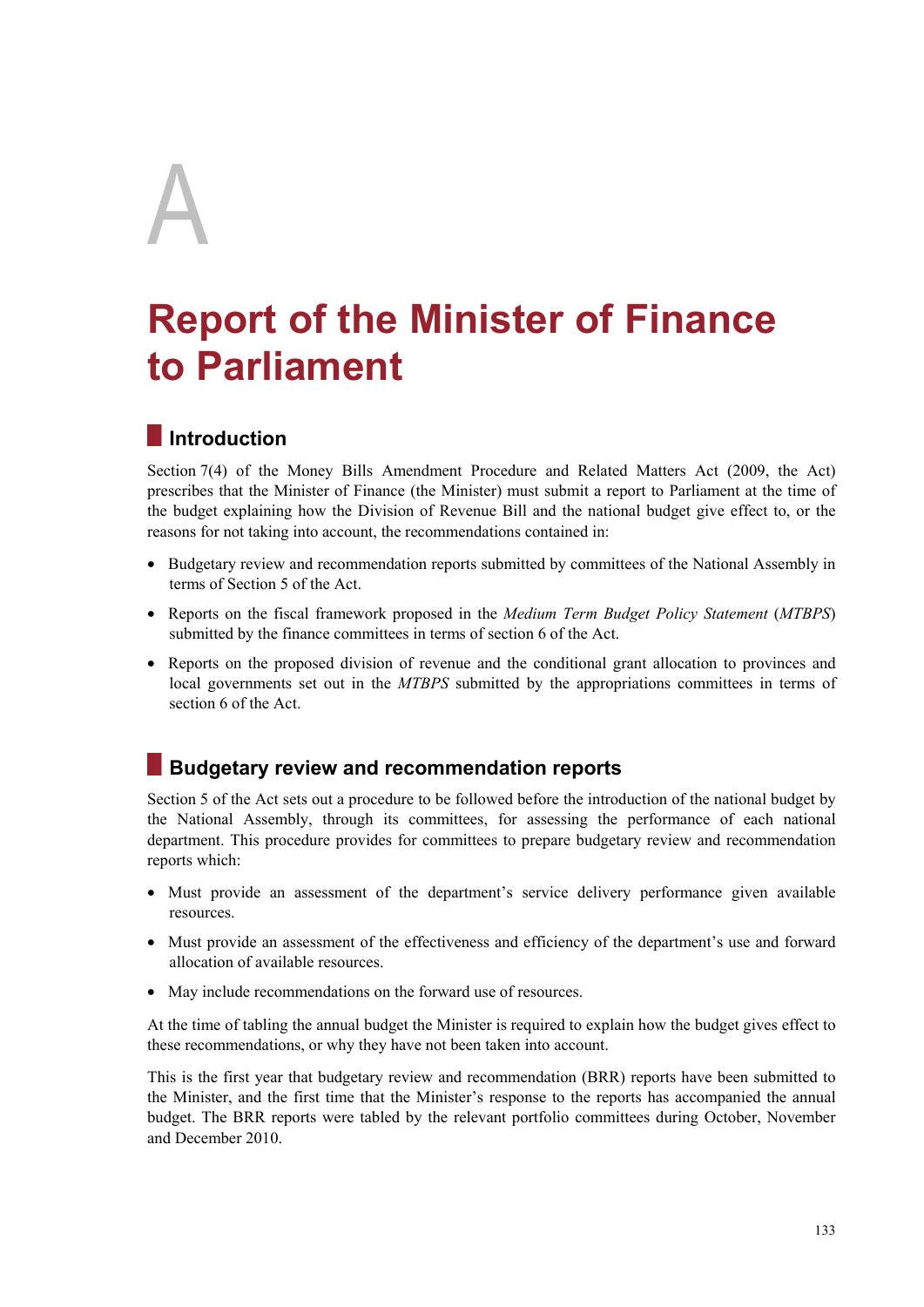Due to the large number of BRR reports, a separate document will be tabled in Parliament with detailed responses to the committees' recommendations. In many cases, however, the different committees have made the same recommendations to a number of departments. This report contains a summary of these overarching concerns, drawing on responses to the specific issues raised on each committee's report.

#### **General issues**

The concerns consistently raised by the BRR reports across departments are often related. It is not possible or necessary to prioritise between them, and their ordering below is not significant:

- *Adherence to financial requirements:* Departments need to adhere more stringently to their financial and legal requirements, such as the Public Finance Management Act (1999). In many cases departments are instructed to adhere fully to the demands of the Auditor-General.
- *Reporting:* Departments are urged to improve the standard and increase the regularity of their reporting. They are urged to report not only to the portfolio committees, especially on issues raised in BRR reports, but also to communicate better with interested parties, including the public.
- *Measurable objectives:* A corollary of good reporting is the adoption of clear objectives. Only when departments establish clear objectives can their success or failure to achieve these be assessed. Operational plans need to be accurately costed and sufficiently detailed prior to implementation.
- *Monitoring and evaluation:* Departments need to establish effective mechanisms for monitoring and evaluation of programmes and projects. The portfolio committees called for departments to establish both financial and non-financial performance indicators.
- *Internal controls and oversight:* Monitoring staff is as important as monitoring projects. Where there are agencies and state-owned enterprises reporting to departments, the need for greater departmental oversight is stated repeatedly.
- *Control of funds*: Departments should establish effective and efficient financial control over funds and ensure the appropriate allocation of the same.
- *Accountability:* Departmental staff members who have demonstrably failed in their tasks under the terms of their performance agreement should be held accountable for their failure and dereliction.
- **Service delivery:** The commitment of a number of departments to service delivery has been questioned, and these departments are urged to make service delivery a priority.
- *Asset management and supply chain:* A number of departments are urged to establish systems for asset management that will count, verify, record and document all assets. The BRR reports also underscored the importance of effective supply chain mechanisms.
- *Filling vacant positions*: Most, if not all, government departments struggle to fill vacant positions. The problem is especially common at senior management level, where the absence of staff is a hindrance to the effective management of departments. Recruitment processes need to be accelerated.
- *Capacity building:* A number of departments should provide training to existing members of staff to ensure that they are better able to do their jobs. Institutional capacity can also be enhanced by effective administration, and information and communication technology (ICT) capabilities.
- *Communication between departments:* Departments are asked to improve their communication with, and the flow of information between, other departments whose work overlaps with their own.

### **Joint recommendations on the fiscal framework**

As provided for in section 6(1) of the Act, the Minister submitted the *MTBPS* to Parliament on 27 October 2010. The Act provides in section 6(7) that reports of the finance committees of the National Assembly and the National Council of Provinces on the proposed fiscal framework for the next three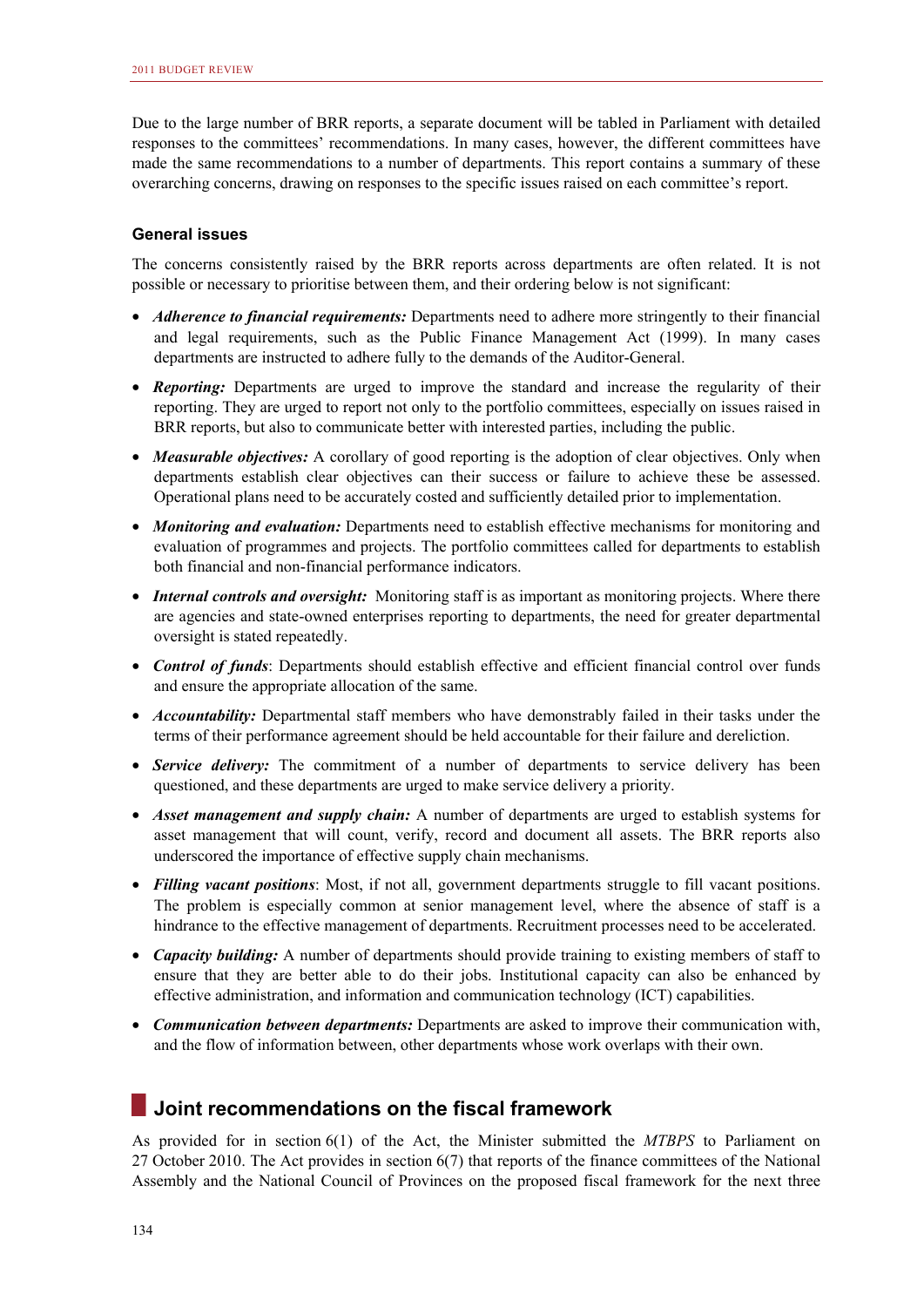financial years be submitted to the Minister. The reports of these committees as tabled contain the following recommendations:

#### **Reducing the level of debt**

*That National Treasury should take appropriate steps aimed at reducing the level of debt at a faster rate in order to further create "an economic cushion" in the event of another economic recession in the near term.* 

Since February 2010, the forecast for economic recovery has been revised upwards, with a lower inflation level. This means that national net loan debt is now expected to peak at about 40 per cent of GDP before stabilising and declining in 2015/16. At the time of the publication of the 2010 *Budget Review*, debt was forecast to peak at 44 per cent of GDP in the same period.

The *MTBPS* framework also includes an improved revenue outlook, lower levels of non-interest expenditure as a proportion of GDP and lower interest costs. All these factors assist in contributing to a faster recovery in the budget balance. In February 2010, the consolidated government balance was expected to move from 6.2 per cent of GDP in 2010/11 to 4.1 per cent in 2012/13. The 2011 mediumterm expenditure framework (MTEF) indicates a budget position of 5.4 per cent of GDP in 2010/11, narrowing to 4.4 per cent in 2012/13 and then to 3.7 per cent in 2013/14.

This rate of recovery is in line with National Treasury modelling on the gap between actual GDP and potential GDP. Forecasting shows that while South Africa has moved out of recession, the economy is still performing below its long-run level and will continue to do so until about 2014/15. Until this gap between actual and potential closes, the fiscus will continue to support the economic recovery and inclusive growth.

#### **Guaranteeing fiscal stability**

*That National Treasury should provide a detailed report to the committee on how government intends to guarantee fiscal stability, including a contingency plan in case of a "double dip" recession.* 

Fiscal and monetary policies in major developed and developing economies have supported stronger demand, but the recovery remains fragile and marked by persistent global imbalances. South Africa's countercyclical response during the recession partly offset the sharp reduction in trade, and will continue to support a recovery in private investment and consumption. Monetary policy has also adjusted to weak demand, with interest rates declining further this year in response to lower-than-expected inflation. The combination of tighter fiscal policy and looser monetary policy will support demand while moderating the build-up of imbalances arising from strong capital inflows. Over the medium term, the strength of South Africa's recovery is highly dependent on the trajectory of the world economy, though stronger growth can be achieved through appropriate policy measures.

While the international outlook is more positive, a sharp slowdown in growth momentum since mid-year highlights the fragility of the recovery. Factors weighing on global growth prospects include:

- Continued depression in employment and demand in many countries, particularly in the United States, where the impact of stimulus measures is fading.
- Deflation, which remains a threat in advanced economies due to low levels of capacity utilisation and weak demand. With limited scope for additional fiscal stimulus some governments are taking extraordinary monetary policy measures, such as large-scale purchases of government bonds, to boost liquidity.
- The challenge of reducing non-performing banking system assets, boosting productivity and adjusting fiscal policy to reduce public debt in most of the world's largest economies.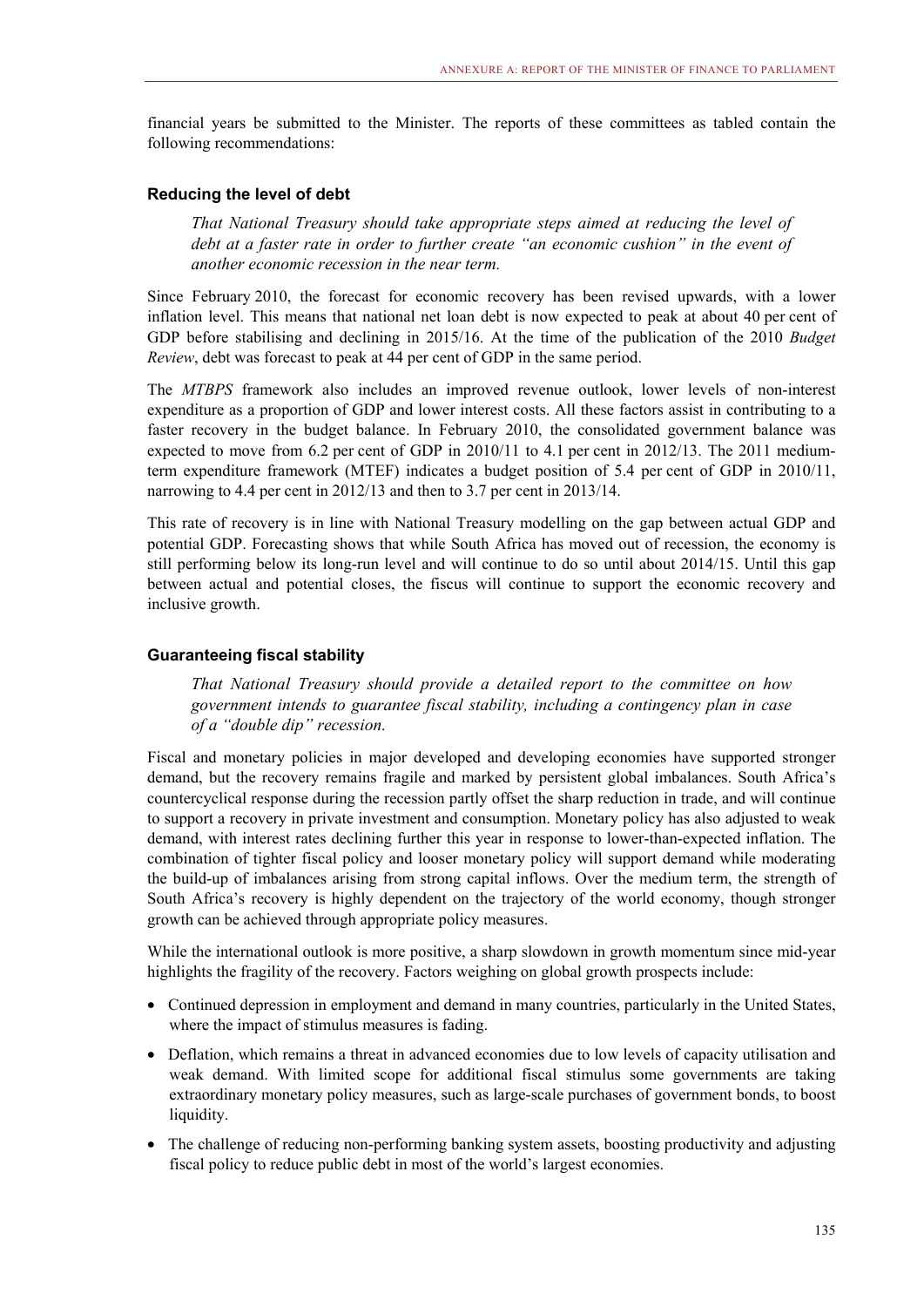• Concern about the development of asset bubbles in China. To prevent overheating of the Chinese economy, the authorities are tightening monetary policy.

South Africa's fiscal policy framework is designed to ensure that our wellbeing is not unfairly purchased at the expense of future generations. Programmes that raise the level of government spending need to be clear about how the required revenue will be raised, and at what cost to the productive sectors of our economy. As mentioned in the Minister's 27 October 2010 *MTBPS* speech, the National Treasury is preparing a paper on fiscal guidelines for wider discussion. The paper will promote greater public understanding of the principles of fiscal sustainability, now and in the future.

#### **Expenditure forecasts**

#### *That National Treasury should take appropriate steps to accelerate the rate of decline in expenditure.*

Over the MTEF average real growth in non-interest expenditure is forecast to be 2.7 per cent a year. This is much lower than in previous years. Figure 1 illustrates average real growth in elements of expenditure under this scenario. The figure shows that despite a contraction in the fiscal deficit, most of the growth in expenditure is being driven by interest costs on debt. Further reductions in expenditure would only lead to less money available for essential services.

The measured unwinding of the fiscal deficit laid out in the 2011 fiscal framework means that debt stock and interest costs will stabilise in 2015/16. This rate of recovery is in line with National Treasury modelling on the gap between actual GDP and potential GDP. These forecasts show that while South Africa has moved out of recession, the economy is still performing below its long run level and will continue to do so until about 2014/15. Until this gap between actual and potential closes, the fiscus will continue to support the economic recovery and inclusive growth. The 2011 fiscal framework provides the resources to achieve these outcomes.



**Figure A.1 Real growth in expenditure, 2006/07 – 2013/14** 

#### **Creating fiscal space**

*National Treasury should provide the committee with a detailed report on how government would rebuild the fiscal space.* 

Countercyclical fiscal policy assists in defining a sustainable fiscal path by ensuring that expenditure that seems affordable when the economy is overperforming remains affordable during a recession; and by encouraging a growth-friendly environment with low inflation, a low cost of capital and a competitive real exchange rate. This fiscal stance enables government to save for future economic downturns.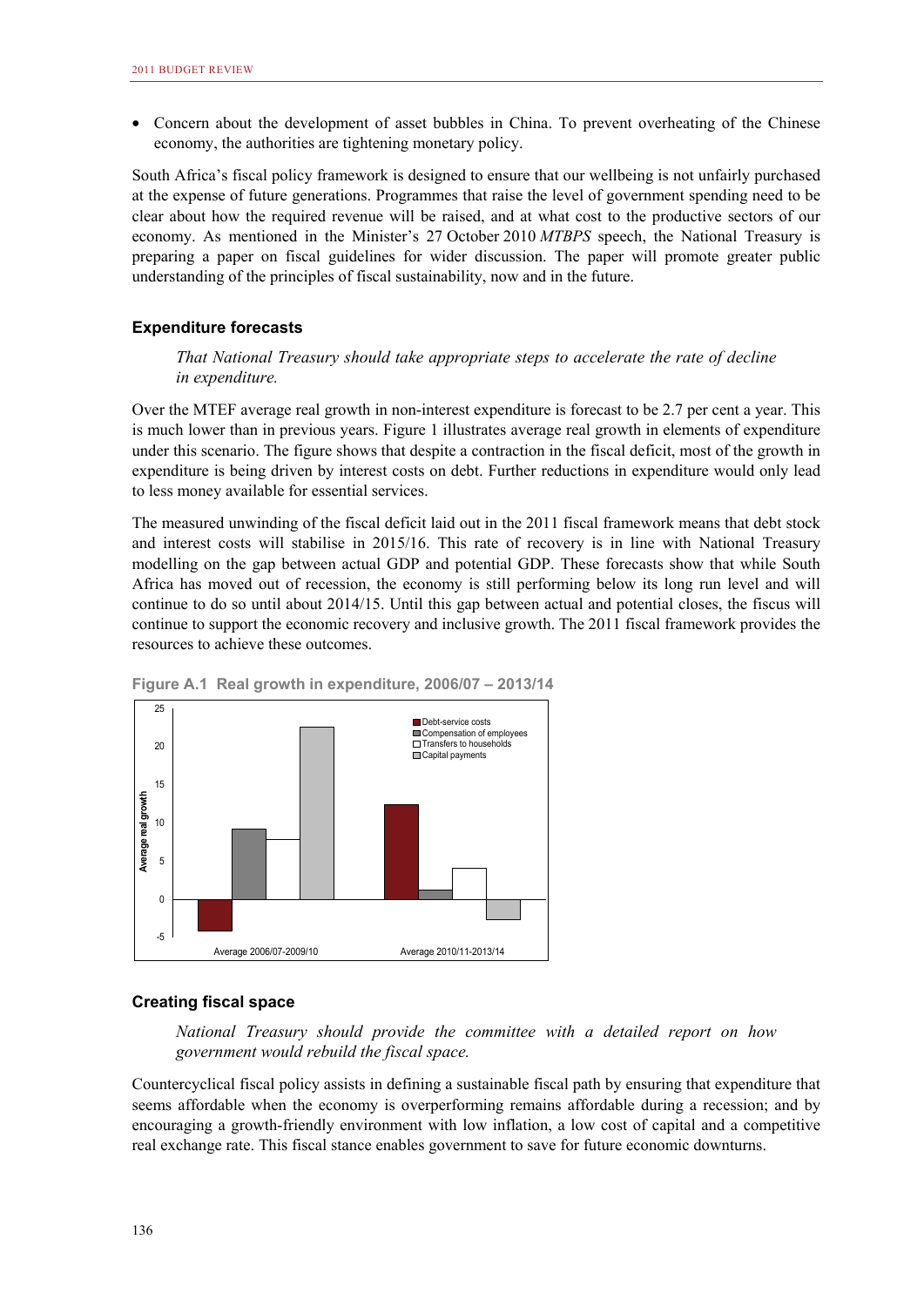The National Treasury has already begun the process of creating addtional fiscal space. In addition, the Treasury is preparing a discussion document, to be released at the time of the 2011 Budget, that will discuss how government can promote long-term fiscal space and stabililty. The *Budget Review* provides further details on this issue in Chapter 4.

*National Treasury should provide the committee with a detailed report on the impact of a zero-rating value-added tax on books on the fiscal framework.* 

The proposal to zero-rate books is not supported for the following reasons:

- Very little of the benefits will be passed on to consumers in the form of lower prices.
- Of the limited benefits that will be passed on to consumers, most will accrue to middle- and upperincome households.
- Zero-rating of books will trigger requests for similar relief measures for other "merit" goods and services. This might undermine VAT as an efficient revenue raising instrument.
- Redistribution is better achieved through the expenditure side of the budget and through a progressive personal income tax system.

Based on the results of a study commissioned by the National Treasury, it is doubtful whether the zerorating of books would achieve the desired outcome of more affordable academic books. Also, attempts to restrict a VAT concession to educational publications would be arbitrary and lead to compliance and administration complexities for both the industry and revenue authorities.

It is unlikely that a preferential VAT treatment for books would lead to a substantial price reduction for consumers. The study suggests that consumers would probably enjoy only about 13 per cent of any VAT concession, while 87 per cent of the benefits would accrue to publishers and distributors. Of the limited benefits that would be passed on to consumers, most of it would be enjoyed by middle- and upperincome groups.

The relatively low book penetration in South Africa appears to be due primarily to low literacy levels. This problem could be more effectively addressed through enhanced literacy programmes and expenditure programmes to provide a variety of reading materials to all public primary and secondary schools, and to public libraries.

#### *National Treasury should resolve issues pertaining to the SACU's revenue-sharing formula as a matter of urgency*

An international consultancy that specialises in economic policy has been contracted by the Southern African Customs Union Secretariat to formulate proposals pertaining to the review of the SACU revenue-sharing formula. A first draft of the report has been circulated to member states, and discussions on the initial findings between member countries are under way. The purpose of the review is to establish a more equitable formula. However, given the uneven sizes of the participating economies, it is expected that SACU member states will be affected differently through a redesign of the formula. Following these discussions at officials' level, it is expected that this matter will be discussed by the Council of Ministers of Finance, after which official negotiations towards a revised formula will commence.

*The Minister of Finance should consider tabling the Medium Term Budget Policy Statement early in October in order to allow parliamentary processes to follow accordingly.* 

The *MTBPS* is the South African pre-budget statement issued to provide an indication of the policy priorities and macroeconomic and fiscal framework that will inform the main Budget proposal. It is currently tabled in the last week of October.

This ensures that the fiscal framework can be updated for the most recent macroeconomic outcomes and revenue performance. The South African Reserve Bank publishes its bulletins on a quarterly basis. The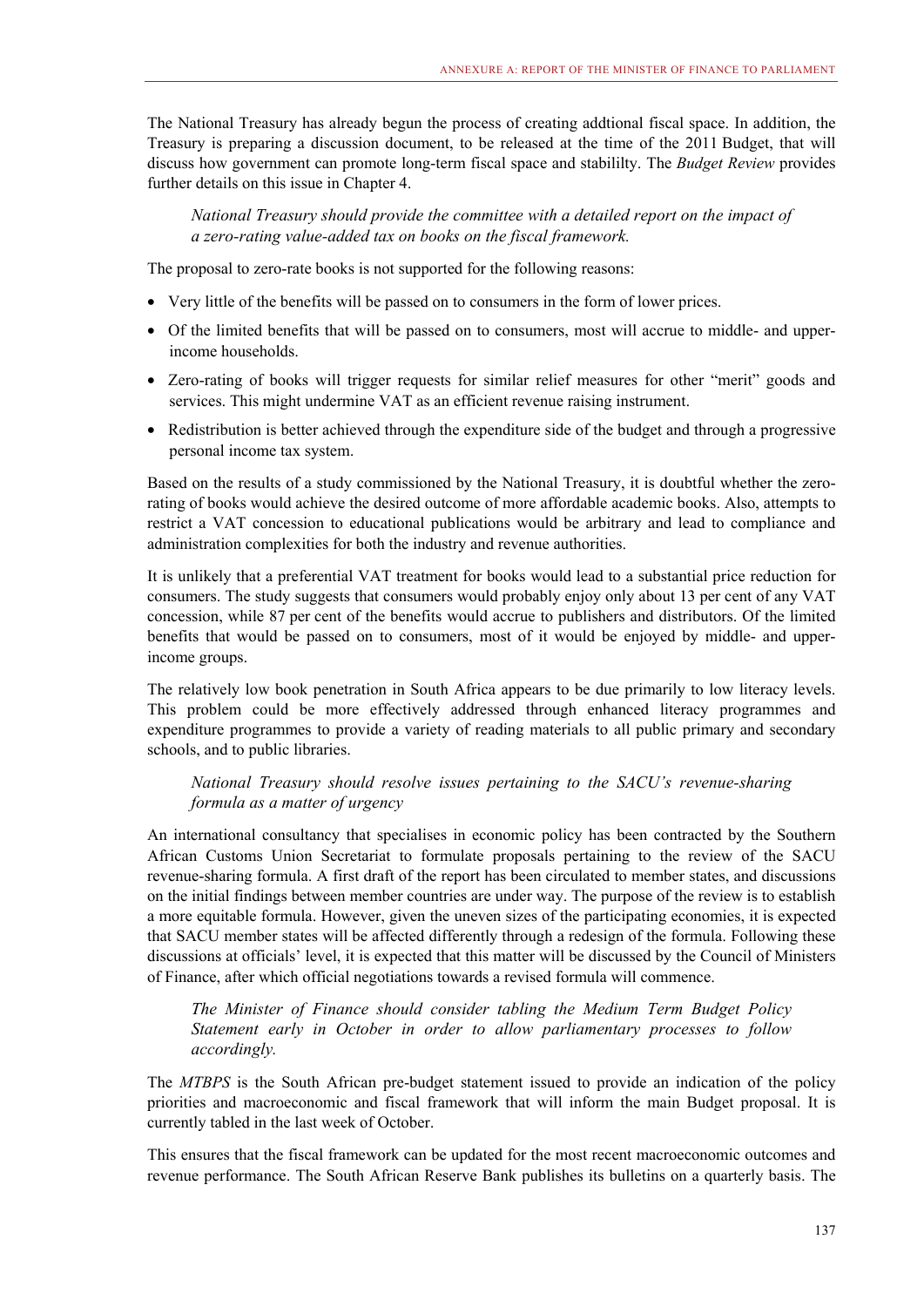budget process allows for the National Treasury to update its macroeconomic forecasts twice in a year. The *Budget Review* tabled with the main budget includes data up to and including December and the *MTBPS* includes data up to and including September. The September bulletin is usually only released in the final week of September. The National Treasury takes only two weeks to update its assumptions about macroeconomic performance over the next three years and finalise its forecasts in line with the information in the bulletin. Revenues are updated with outcomes for the year up to and including September. This is an important inclusion in the process as several companies pay provisional tax in September.

Extended Cabinet usually meets in the second week of October. At this meeting the National Treasury presents the Division of Revenue and fiscal framework for approval. Once amendments have been indicated and approval of the executive obtained, the Treasury takes less than two weeks to finalise the *MTBPS* and have it printed.

It should also be noted that the Adjusted Appropriation Bill, amending the estimates of expenditure of the current financial year, is tabled at the same time. Along with this the Adjusted Estimates of National Expenditure publication and amended Division of Revenue Bill are tabled. In order to arrive at financial estimates for the remainder of this financial year, departments provide information to National Treasury on their expenditure up to and including September (six-month actual expenditure). This information is only submitted by mid-October and is incorporated into documents that are printed in time for tabling at the end of October.

To ensure that the most recent and accurate information informs the proposals that are tabled for legislative consideration, it is not possible to table the proposals sooner, owing to the sequencing of important decisions and data releases.

## **Recommendations of the Select Committee on Appropriations**

As required by both sections 9 and 10 of the Money Bills Amendment Procedure and Related Matters Act, the Select Committee on Appropriations held public hearings on 5 March 2010 in line with section 9(5)(b) of the Act. The Committee received written and/or oral submissions from the following stakeholders: national Department of Higher Education and Training, the national Department of Basic Education, the national Department of Health, the national Department of Rural Development and Land Reform, the national Department of Energy, the South African Local Government Association (SALGA), the Aids Law Project, the South African Institute of Chartered Accountants, the Financial and Fiscal Commission (FFC), the City of Cape Town and Eskom.

The Committee noted the changes in the 2010/11 Division of Revenue Bill, including the new conditional grants. The Committee's report addresses in some detail the 2010 Division of Revenue and intergovernmental transfers, including:

- Recommendations by the FFC on the 2010 Division of Revenue and Government's response to the FFC recommendations on the 2010 Division of Revenue
- Recommendations by provinces on the 2010 Division of Revenue
- Conditional grants to provinces with respect to the health sector, including HIV and Aids
- Conditional grants to provinces with respect to the education sector
- Roles and functions of the national Department of Rural Development and Land Reform
- Specific recommendations by SALGA on transfers to local government and the National Treasury's responses to SALGA's submission
- Specific recommendations by the City of Cape Town on the funding of public transport and by the South African Institute of Chartered Accountants on municipal capacity financing
- Conditional grants to municipalities and Eskom for electrification.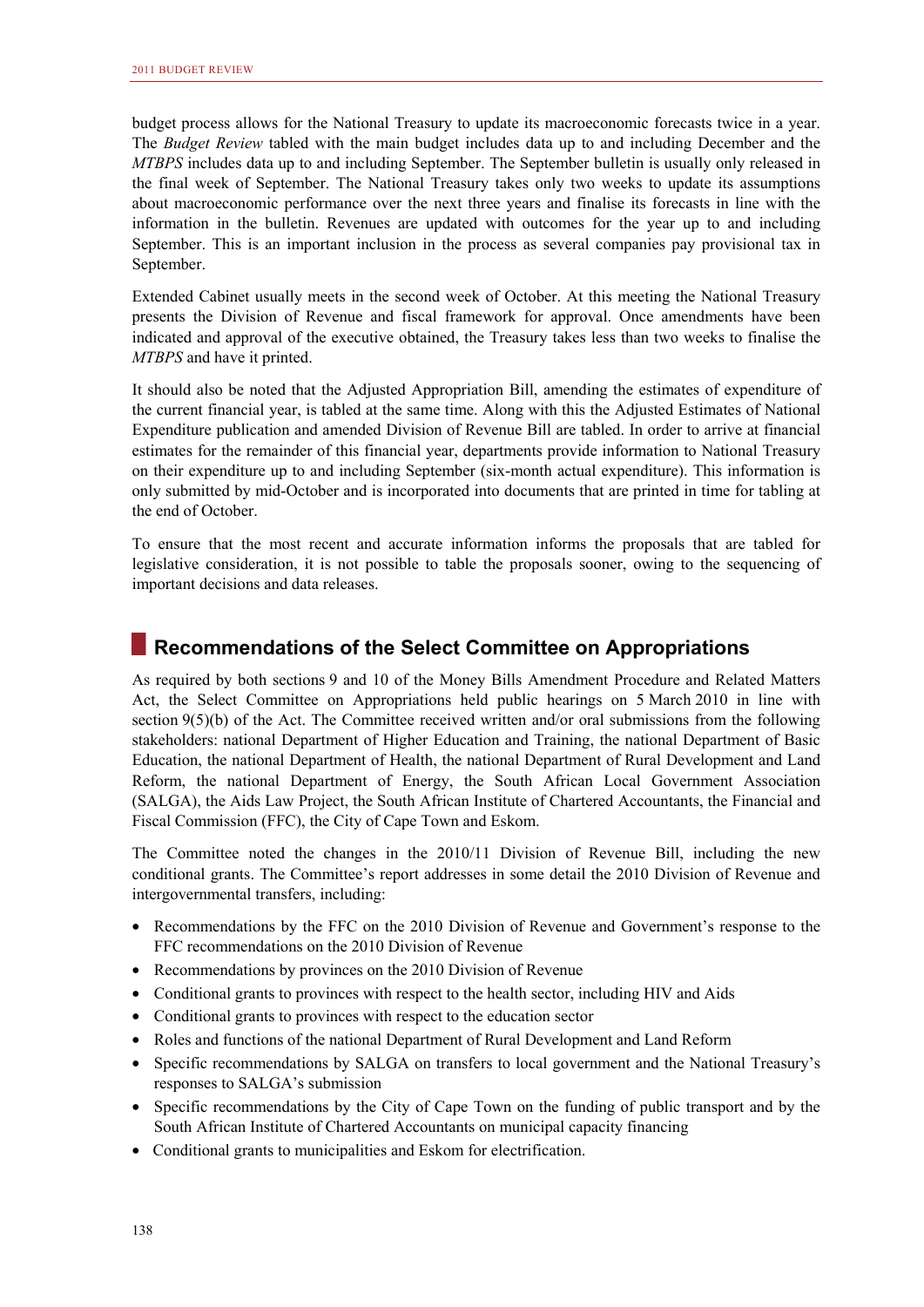The Minister wishes to record his appreciation that the Select Committee on Appropriations, having considered the 2010 Division of Revenue Bill and submissions through public hearings, recommended the adoption of the 2010 Division of Revenue Bill.

All recommendations made by the Select Committee on Appropriations are noted and will be considered as part of the next budget process, which will be informed by priorities contained in the medium-term strategic framework and departmental priorities. The division of revenue process requires that trade-offs be made when deciding on how the national revenue will be divided between the three spheres of government, and whether such funding will be directed through conditional grants or the equitable share.

The fiscal framework and the division of revenue on which the MTEF budgets are based are driven politically through a committee that includes of a number of national ministers, chaired by the Minister of Finance (the Ministers' Committee on the Budget, or MinComBud) and submitted to Cabinet for approval. Provinces and the South African Local Government Association (SALGA) are also consulted via the Budget Council and Budget Forum.

The concluding recommendations, as adopted by the Select Committee on Appropriations on 24 March 2010, are set out below, together with the response of the Minister.

#### **Conditional grant for early childhood development**

*Treasury should introduce a grant for early childhood development (ECD) for the national Department of Basic Education in order to ensure that ECD is prioritised as one of the department's key functions.* 

The Minister agrees that there is a case for ECD to be appropriately prioritised as one of the key priorities of government and that sufficient resources need to be directed towards this function. Provinces have prioritised the funding of ECD in their budgets, where this type of expenditure shows the largest growth in education expenditure over the 2010 MTEF (28 per cent compared to the average growth of 7.6 per cent). This means that expenditure on ECD of R1.6 billion in 2009/10 will increase to R2.7 billion in 2010/11 and amount to R3.3 billion in 2012/13.

Ways to enhance ECD will be explored. This recommendation will be brought to the attention of MinComBud and the Cabinet member responsible for the Basic Education as requests for the introduction of new conditional grants are made by national departments during the budget process. That motivation should include a description of the purpose of the grant, its goals, the conditions, allocation criteria used to share the grant across provinces and motivation as to why the activities the grant funds should not be funded from the provincial equitable share.

#### **Universities be established in Mpumalanga and the Northern Cape**

*The national Department of Higher Education and Training should establish at least one university (in phases, starting with faculties producing scarce skills) in Mpumalanga and Northern Cape provinces before the end of the 2009-2014 government term.* 

The recommendation is noted and will be brought to the attention of MinComBud and the Cabinet member responsible for Higher Education and Training. The National Institute for Higher Education (NIHE) in Mpumalanga and the NIHE in the Northern Cape have already been established. These institutes improve access to university education programmes by coordinating the delivery of university programmes in those provinces. During 2010/11 the department will explore the viability of a model for the NIHE as post-school institutes.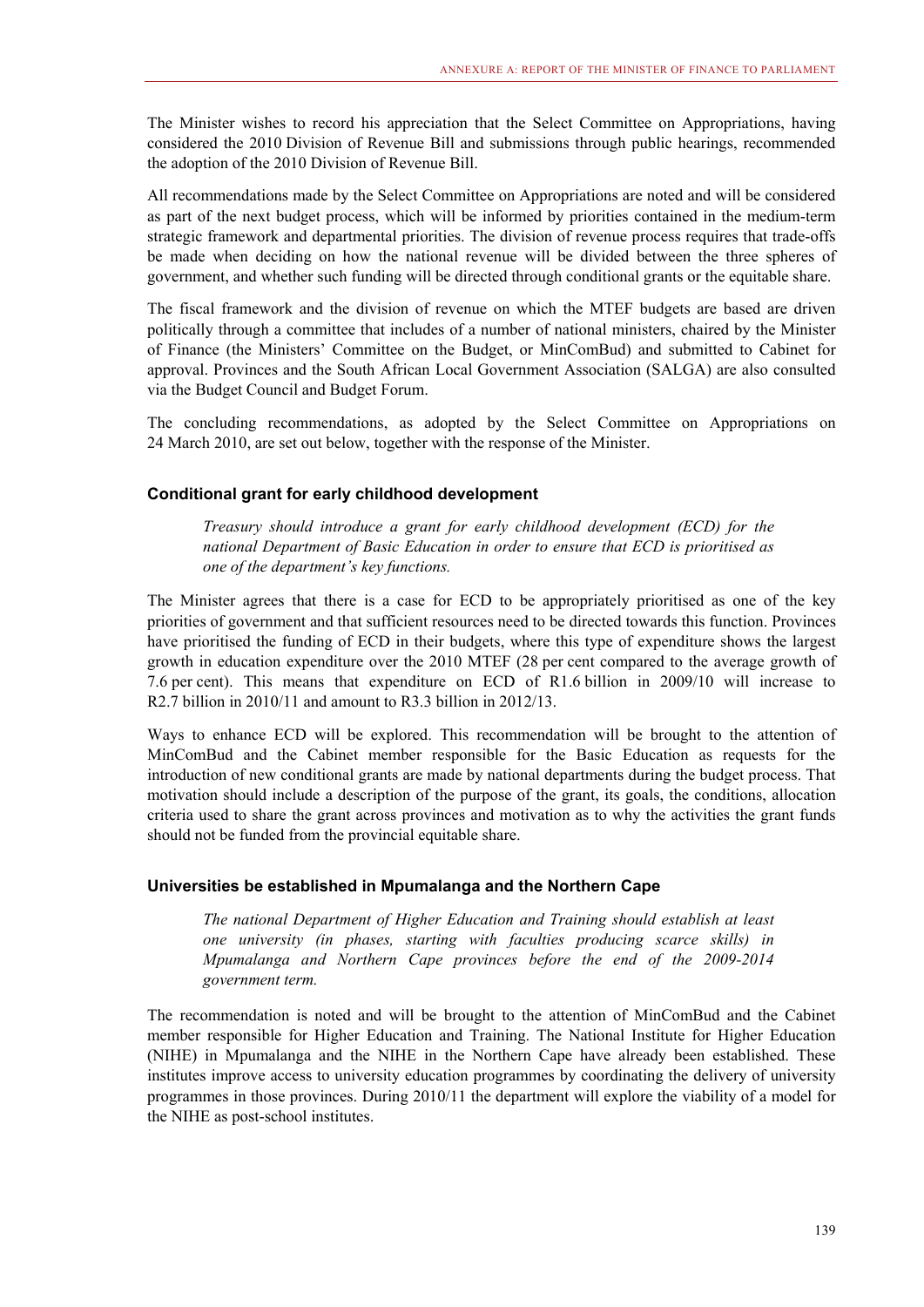#### **Include senior leaders of provincial governments in the review of the provincial equitable share**

*The National Treasury should consider the need to include senior leaders of provincial governments in the task team dealing with the comprehensive review of the provincial equitable shares formula to ensure that the views and concerns of provinces on the matter are taken on board and there is a common understanding by all stakeholders involved on how equitable shares are allocated.* 

The National Treasury is consulting widely in the review of the provincial equitable share formula and will continue to do so through the Budget Council (consisting of the Minister of Finance and MECs for Finance) and through joint MINMECs (consisting of national minister responsible for a sector and MECs of that sector). Senior government officials from provinces and national government are and will be included in these consultations. Once agreement has been reached on the final structure of the new formula, the National Treasury will make information on how the shares are allocated available and make presentations to interested and affected parties.

#### **Introduce a special grant to build capacity at genuinely poor municipalities**

*The National Treasury in conjunction with the national Department of Cooperative Governance and Traditional Affairs should conduct a study to identify all municipalities that are 100 per cent dependent on the conditional grants (and do not have any revenue base due to economic and other related circumstances and who are genuinely poor); and should develop support mechanisms to help them with funds and financial management skills so that they can be able to provide services to the community. National Treasury may want to introduce a special grant for such municipalities to achieve the same purpose mentioned here.* 

It is agreed that there is a need to appropriately support municipalities with a weak fiscal base. The responsibility is therefore placed on national and provincial government to support and strengthen the capacity of municipalities to manage their own affairs. No municipality is fully (100 per cent) dependent on conditional grants, as all municipalities receive equitable share allocations commensurate to their service delivery responsibilities to poor households. Also, the institutional component of the equitable share makes provision for basic institutional and governance costs.

Concerns have been raised that the current local government equitable share formula does not appropriately cater for the funding needs of poorly resourced municipalities. The local government fiscal framework and equitable share formula are accordingly being reviewed to ensure that the funding needs of all municipalities, including poorly resourced municipalities, are adequately addressed. Various reforms have already been made to the local government fiscal framework to increasingly focus on the funding needs of poorly resourced municipalities, such as the introduction of a minimum *municipal infrastructure grant* to ensure that they are not unfairly penalised due to small population sizes. Further reforms are being explored by the National Treasury, in conjunction with the national Department of Cooperative Governance and Traditional Affairs, to support poorly resourced municipalities.

Any increased fiscal support to poorly resourced municipalities, however, will not have the intended benefits if these increases are not supported with complementary capacity interventions. The National Treasury has prescribed competency frameworks and relevant financial management qualifications, and introduced financial management and budget reforms.

Together with provincial treasuries, the National Treasury has also worked to ensure that appropriately capacitated staff are appointed in municipalities to undertake financial management and budget functions. The local government turnaround strategy has been introduced by the Department of Cooperative Governance and Traditional Affairs to address the current capacity constraints in municipalities. It is important that these interventions, reforms and frameworks are supported by the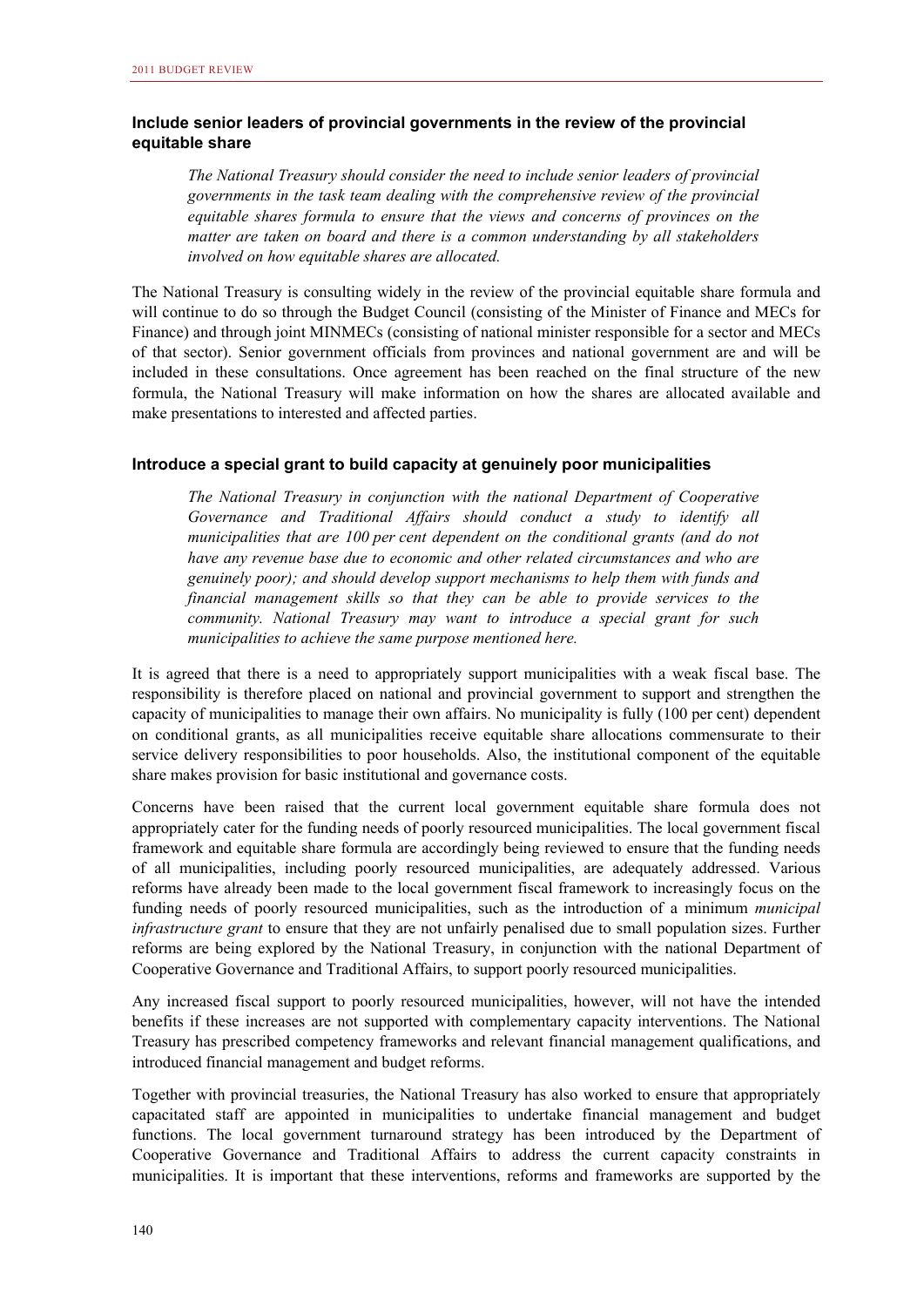appointment of appropriate candidates into key positions and ongoing support to municipalities from the relevant provincial departments.

#### **Treasury should engage with FFC and Statistics SA on data used in the equitable share formula**

*The National Treasury should engage the Financial and Fiscal Commission, Statistics South Africa and all relevant stakeholders entrusted with the responsibilities of compiling data used in determining the formula for the allocation of equitable shares to find a reasonable, fair and equitable way of updating data with specific attention to the fact that the South Africa's census that is conducted once in a decade becomes greatly outdated towards the end of a ten-year period results.* 

The Minister notes and supports this recommendation. The National Treasury will engage the FFC, Stats SA and other interested parties on this matter. This will include exploring the possibility of using the results of the 2007 community survey in conjunction with the 2001 census and possible other credible data sources to inform the population, poverty and service delivery data that underpins the local government equitable share formula.

### **Standing Committee on Appropriations on the 2010 Division of Revenue**

As required by both sections 9 and 10 of the Money Bills Amendment Procedure and Related Matters Act, the Standing Committee on Appropriations held public hearings with selected departments to support their budget proposals. These include the Departments of Health, Cooperative Governance and Traditional Affairs, Basic Education, Higher Education and Public Works. The FFC and National Treasury are invited to these hearings. The Committee provided a report on the Committee's perspective on the Division of Revenue Bill and recommendations to the House for consideration.

The Committee's report addresses the 2010 Division of Revenue and intergovernmental transfers, including:

- Conditional grants to provinces with respect to the education sector
- Conditional grants to provinces with respect to the health sector
- Public Works conditional grants
- Conditional grants to municipalities.

The Minister wishes to record his appreciation that, having noted the budget increase and the new government approach to outcome-based performance, the Committee recommended the adoption of the 2010 Division of Revenue Bill.

All recommendations made by the Standing Committee on Appropriations are noted and have been considered as part of this budget process, informed by priorities contained in the MTSF and departmental priorities. The division of revenue process requires that tradeoffs be made when deciding on how the national revenue will be divided between the three spheres of government and whether such funding will be directed through conditional grants or equitable share. The fiscal framework and the division of revenue on which the MTEF budgets are based are driven politically through MinComBud and submitted to Cabinet for approval. Provinces and organised local government are also consulted via the Budget Council and Budget Forum. The concluding recommendations, as adopted by the Standing Committee on Appropriations on 3 March 2010, are set out below, together with the response of the Minister.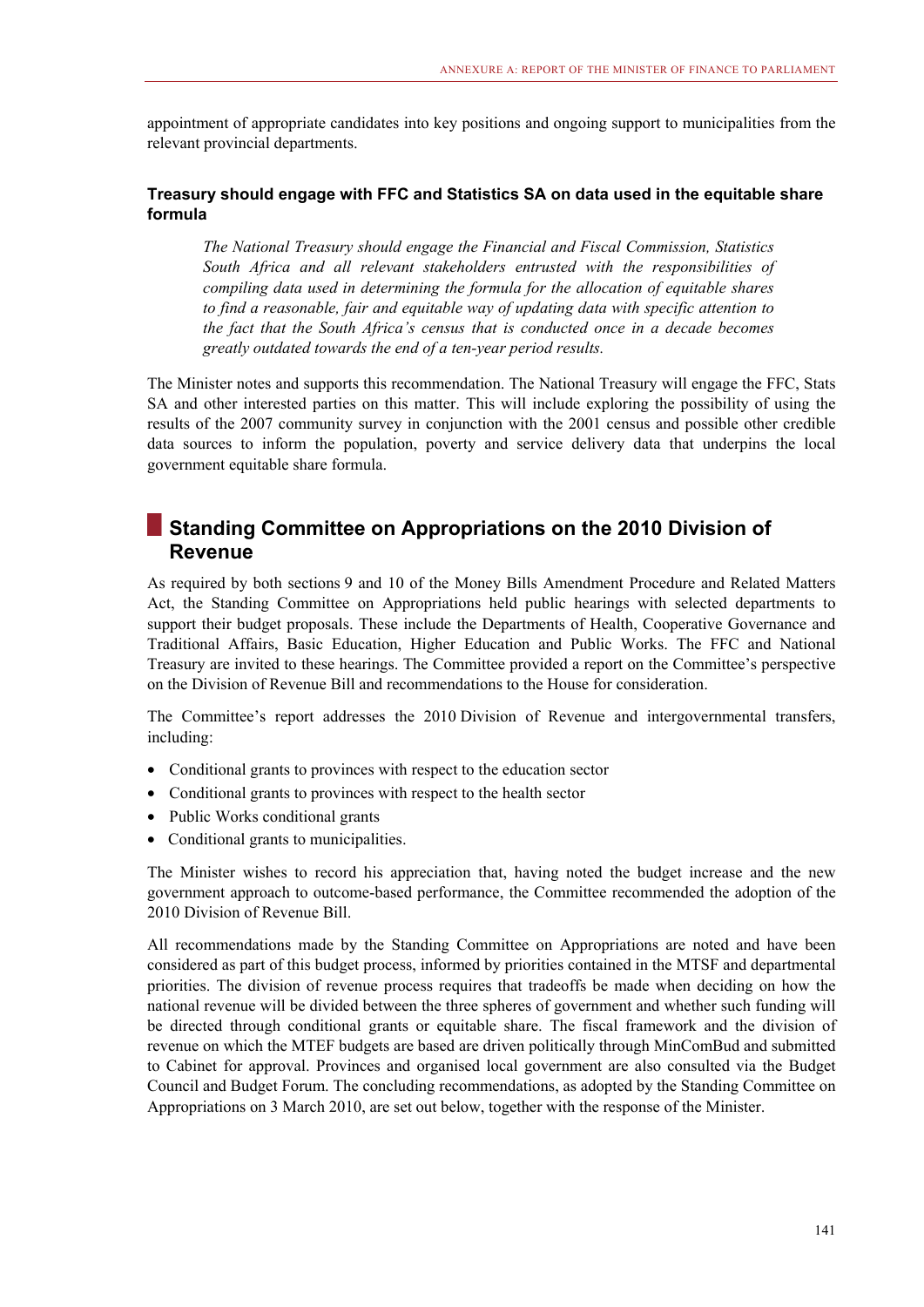#### **Control of government expenditure**

*The overall expenditure of government at the end of the second quarter of each financial year needs to be at 50 per cent. This will most likely lead to improved quality of spending and reduce the level of unauthorised spending and fiscal dumping at the end of the financial year.* 

The flow of government spending throughout the year depends on the timing of the rollout of projects and programmes. Most current expenditure items can be budgeted for on a monthly basis and divided evenly across the year. These include expenditures on wages and salaries, medicines, textbooks, fuel and so on. Elements of current expenditure such as the purchase of military equipment or large defence infrastructure, however, would occur once off and thus could not be spread over the year.

#### **Compliance with the PFMA**

*National Treasury should monitor compliance with section 43 of the PFMA and report its findings to Parliament. The National Treasury must regularly engage Parliament on the Money Bills Amendment Procedure and Related Matters Act and the PFMA in respect of virements amounting to more than 8 per cent to avoid irregularities.* 

The National Treasury consistently monitors compliance with section 43 of the PFMA. An accounting officer may shift funds between main divisions (i.e., budget programmes) not exceeding 8 per cent appropriated under the main division, with certain exceptions, without seeking Treasury approval. This is in keeping with the spirit and intent of the PFMA, which ensures that the onus of financial responsibility lies with the department. Shifts are disclosed to Parliament in the Adjustments Appropriations at the midpoint of the financial year and in the annual report. Shifts in excess of 8 per cent represent a significant change from the way the allocations are presented in the Appropriations Act; consequently, it is appropriate for Parliament to monitor these shifts more closely.

#### **Guidelines for the shifting of funds**

In the event that funds are shifted, the relevant departments should ensure that *their budgets are aligned to their respective strategic plans and must be utilised for the intended purposes.* 

The PFMA provides recourse against departments who are found guilty of excessive underspending and fiscal dumping in the form of wasteful expenditure. This government is spending more money on service delivery than any previous government. The fiscal consolidation and return to sustainability requires that the questions about value for money, efficiency of expenditure and optimal service delivery be examined and addressed. Areas of inefficient spending need to be saved or reappropriated to more critical projects that are new or underfunded.

#### **Provinces should have detailed savings plans**

*Provinces should come up with detailed saving plans and promote value for money in their spending. In promoting transparency and accountability, provincial departments and parastatals should reflect their amount and areas of savings during their quarterly reporting.* 

The Committee's endorsement that savings and value for money spending should be encouraged in provinces is appreciated and this initiative is already being implemented. Since the start of 2009/10, provinces have been required to produce savings plans and reprioritise any savings away from low-level priorities to higher-level priorities. The spending of provincial departments is closely monitored on a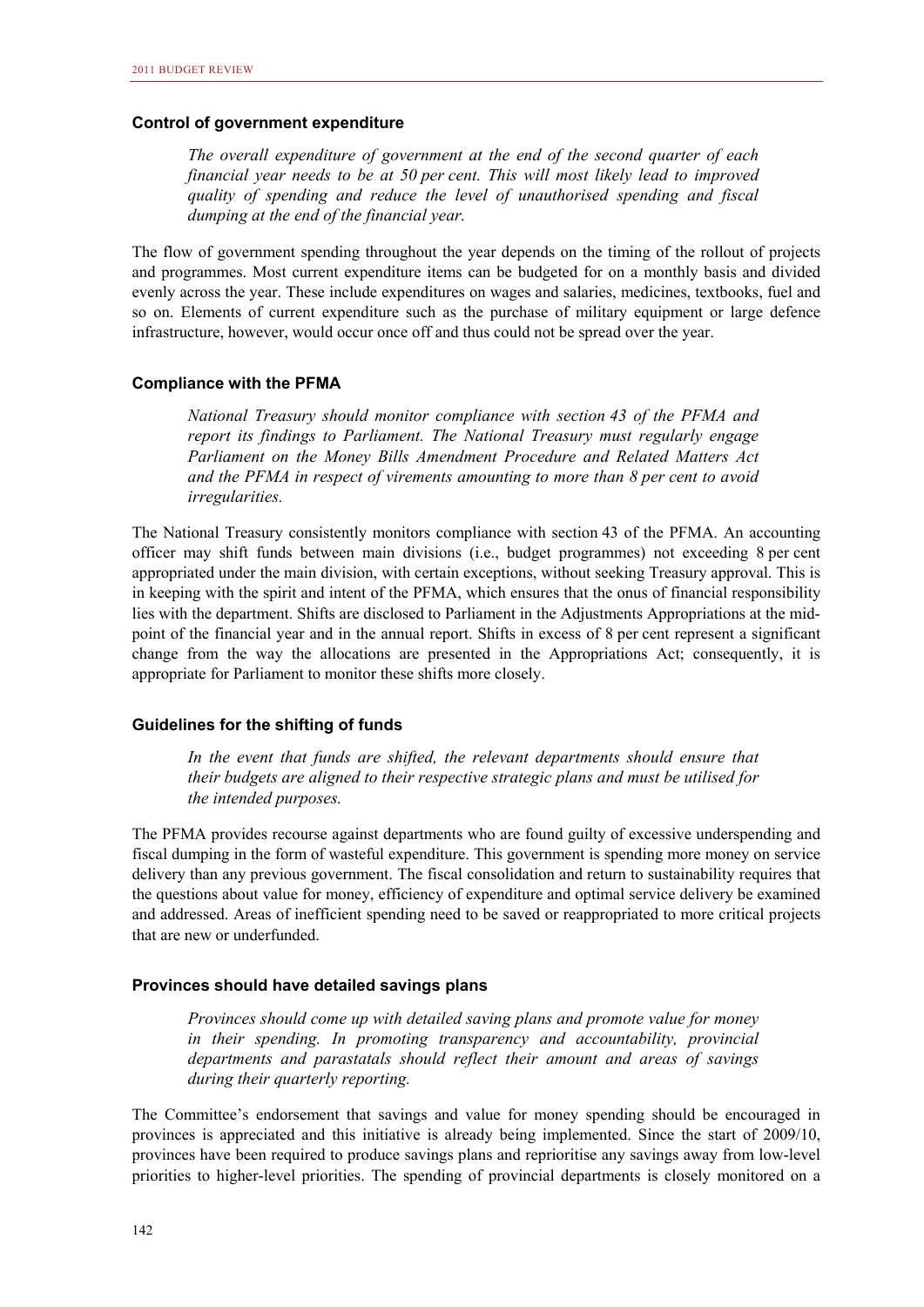monthly basis and areas of saving are discussed between the National Treasury and provincial treasuries on a quarterly basis.

#### **Review the scholar transport policy**

*The Department of Basic Education in conjunction with the Department of Transport should urgently review the scholar transport policy in addressing the challenge of learners walking excessive long distances to school. The portfolio committee on basic education should monitor this development very closely.* 

This recommendation is noted and will be brought to the attention of MinComBud and the Cabinet members responsible for Basic Education and Transport.

#### **Address overdraft facilities that consume grant funds**

*The National Treasury must facilitate discussions with the provincial treasuries and provincial departments of Cooperative Governance and Traditional Affairs to address a challenge of overdraft facilities that consume grant funds. A more coherent and coordinated approach in the management of conditional grants is required in ensuring prudent spending and achievement of the intended objectives.* 

The Minister agrees that steps should be taken to prevent grant funds being used to pay the interest on municipal overdraft facilities, or to repay the funds withdrawn from such facilities.

The National Treasury has engaged with the provincial treasuries on the implementation of the intergovernmental cash coordinating (IGCC) project. Cash to provinces is distributed in line with a payment schedule determined by the National Treasury for the equitable share formula, and payment schedules for the conditional grants which are agreed to by the National Treasury and the relevant national department. The IGCC project will coordinate cash management through a single facility, which will enable National Treasury to provide incentives that encourage good cash management and reduce the transaction costs and risks associated with each province managing its cash reserves independently. It will also enable better monitoring of cash management at provinces by national government.

As with provincial government, the National Treasury has introduced, through the Division of Revenue Act, payment schedules for both the equitable share and conditional grants allocations of both national and provincial government to municipalities.

The National Treasury has also introduced new budget and reporting regulations that require municipalities to budget for conditional grants explicitly, and report on their use transparently. Municipalities are required to budget only for the grants as stipulated in the national and provincial gazettes. This will facilitate more effective monitoring of the implementation of the Division of Revenue Act, as the budgets will have to reflect exactly where the conditional grant funds are to be used. Furthermore, the grant frameworks require that only projects that have been thoroughly planned and that have been through the evaluation processes prior to the start of the year should be funded.

The in-year reporting requirements set out in the new budget and reporting regulations also provide for explicit reporting of how conditional grant funds are used. This means the National Treasury and the provincial treasuries will be getting more regular information on the application of conditional grant funds. In instances where municipalities are not spending conditional grant funds in accordance with the prescribed conditions they will be subjected to close monitoring to ensure that they do not use those funds for other purposes. The budgeting and reporting requirements set out in the new regulations will result in the problem being greatly reduced and eliminated over time.